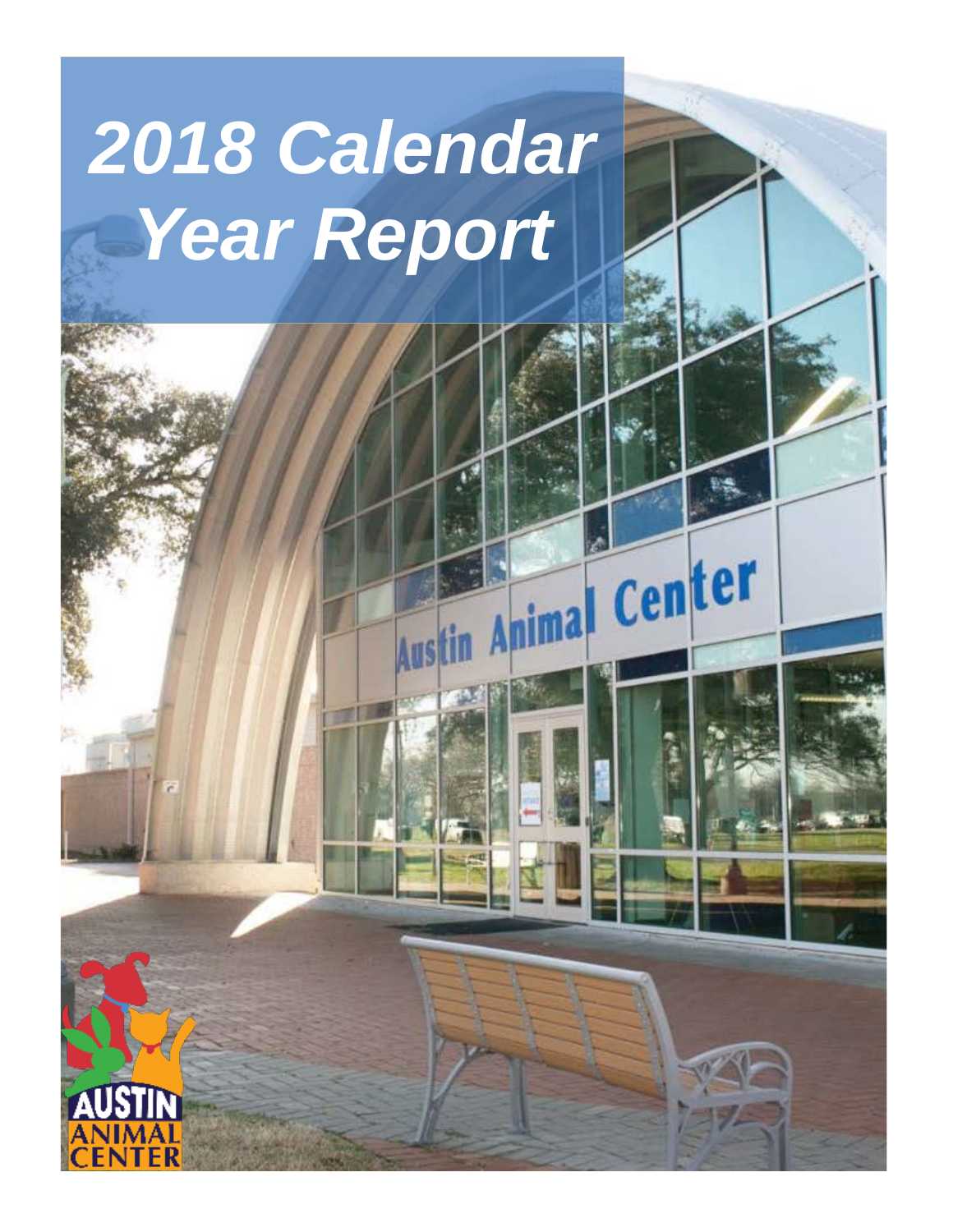# **Austin Animal Center Calendar Year 2018 Intakes**

|                               | Neonatal<br><b>Kitten</b> | <b>Kitten</b>  | <b>Adult Cat Neonatal</b> | <b>Puppy</b> | <b>Puppy</b> | <b>Adult</b><br>Dog | <b>Total</b> |
|-------------------------------|---------------------------|----------------|---------------------------|--------------|--------------|---------------------|--------------|
| <b>Born In</b>                | 52                        | $\overline{0}$ | $\mathbf 0$               | 97           | 0            | 0                   | 149          |
| <b>Owner Surrender</b>        | 61                        | 356            | 621                       | 75           | 571          | 1484                | 3168         |
| <b>Public Assistance</b>      | 8                         | 32             | 89                        | 16           | 87           | 737                 | 969          |
| <b>Request for Euthanasia</b> | 0                         | $\mathbf 0$    | 0                         | 0            | 0            | 0                   | 0            |
| <b>Stray</b>                  | 1620                      | 1730           | 1454                      | 264          | 2152         | 4520                | 11740        |
| <b>Total</b>                  | 1741                      | 2118           | 2164                      | 452          | 2810         | 6741                | 16026        |



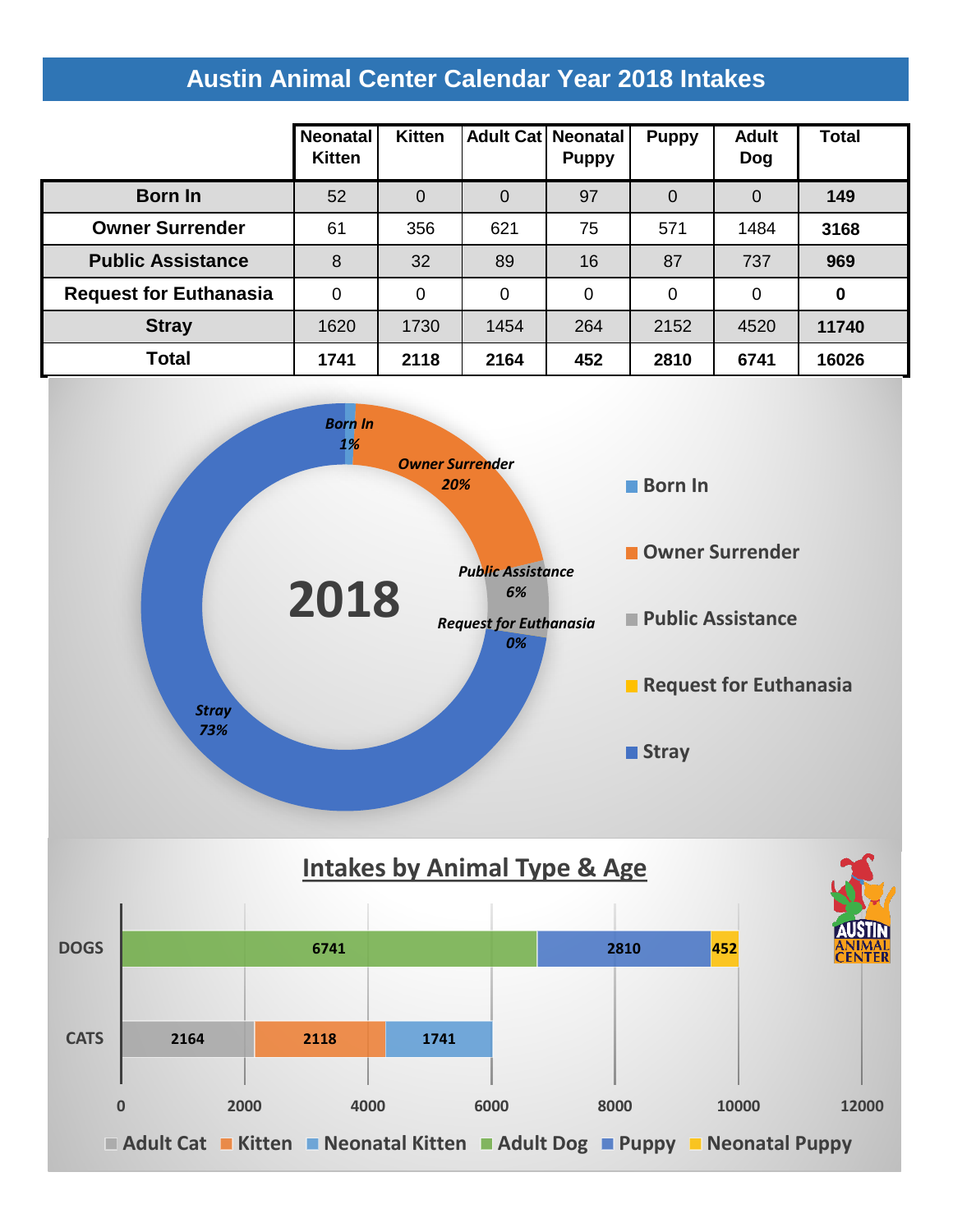## **Austin Animal Center Calendar Year Comparison Intakes**

| 2017 |            |              |                               | 2018           |                |              |  |
|------|------------|--------------|-------------------------------|----------------|----------------|--------------|--|
| Cat  | <b>Dog</b> | <b>Total</b> |                               | Cat            | <b>Dog</b>     | <b>Total</b> |  |
| 32   | 77         | 109          | <b>Born In</b>                | 52             | 97             | 149          |  |
| 1330 | 2126       | 3456         | <b>Owner Surrender</b>        | 1038           | 2130           | 3168         |  |
| 114  | 1032       | 1146         | <b>Public Assistance</b>      | 129            | 840            | 969          |  |
| 3    | 5          | 8            | <b>Request for Euthanasia</b> | $\overline{0}$ | $\overline{0}$ | 0            |  |
| 5024 | 6702       | 11726        | <b>Stray</b>                  | 4804           | 6936           | 11740        |  |
| 6503 | 9942       | 16445        | <b>Total</b>                  | 6023           | 10003          | 16026        |  |



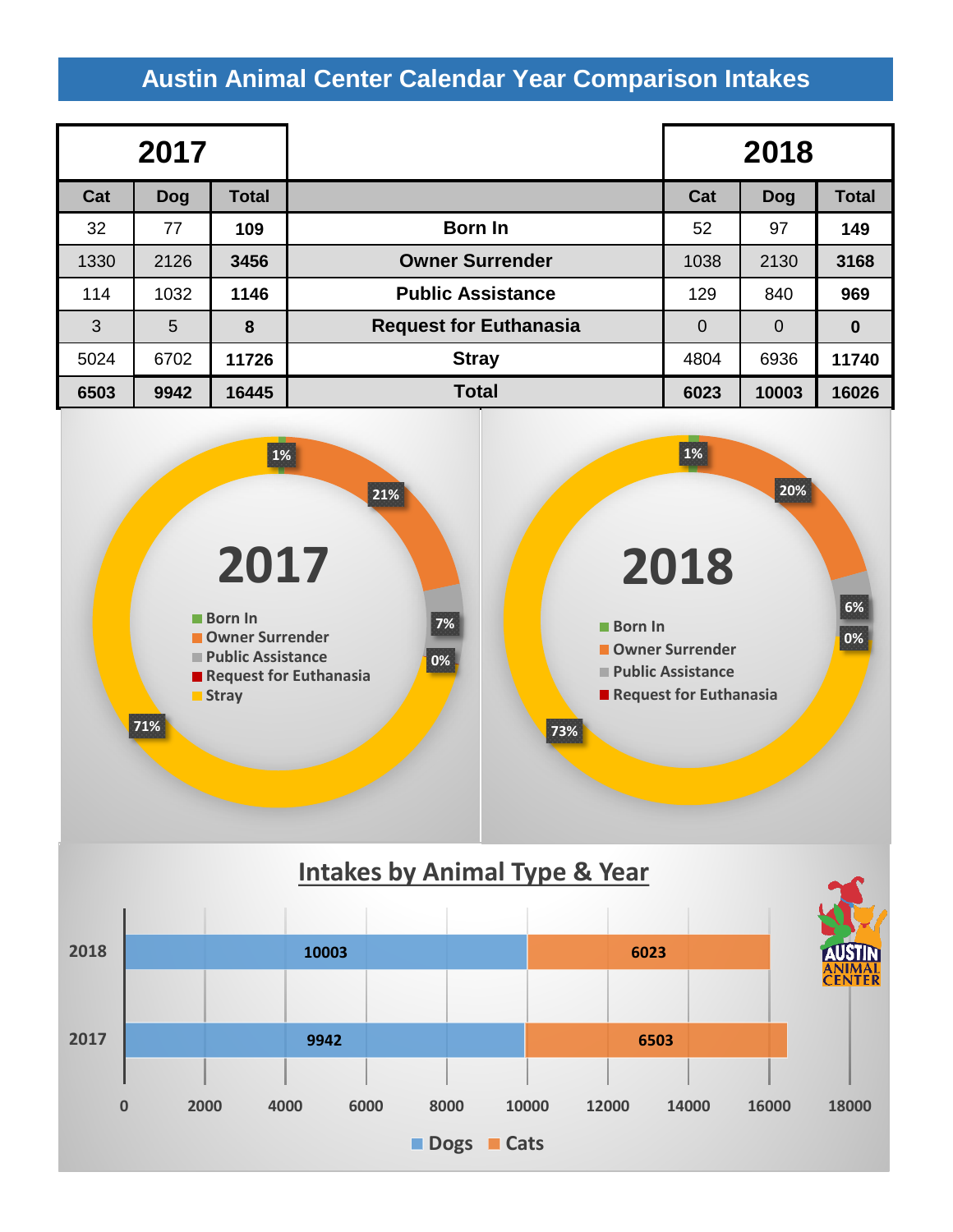# **Austin Animal Center Calendar Year 2018 Outcomes**

|                        | <b>Neonatal</b><br><b>Kitten</b> | <b>Kitten</b>  | <b>Adult Cat</b> | <b>Neonatal</b><br><b>Puppy</b> | <b>Puppy</b>   | <b>Adult Dog</b> | <b>Total</b>   |
|------------------------|----------------------------------|----------------|------------------|---------------------------------|----------------|------------------|----------------|
| <b>Adoption</b>        | $\overline{2}$                   | 2192           | 820              | $\overline{0}$                  | 1978           | 2799             | 7791           |
| <b>Deceased</b>        | 31                               | 33             | 26               | 9                               | 10             | 16               | 125            |
| <b>Disposal</b>        | $\overline{0}$                   | $\overline{0}$ | $\overline{0}$   | $\overline{0}$                  | $\overline{0}$ | $\overline{0}$   | $\mathbf 0$    |
| <b>Euthanized</b>      | 23                               | 41             | 102              | 5                               | 12             | 57               | 240            |
| <b>Missing</b>         | $\overline{0}$                   | $\overline{4}$ | $\overline{0}$   | $\overline{0}$                  | $\overline{0}$ | 1                | $5\phantom{1}$ |
| <b>Return to Owner</b> | 8                                | 47             | 278              | 3                               | 307            | 2497             | 3140           |
| <b>SNR</b>             | $\overline{0}$                   | 226            | 576              | N/A                             | N/A            | N/A              | 802            |
| <b>Transfer</b>        | 810                              | 387            | 427              | 201                             | 587            | 1268             | 3680           |
| <b>Total</b>           | 874                              | 2930           | 2229             | 218                             | 2894           | 6638             | 15783          |



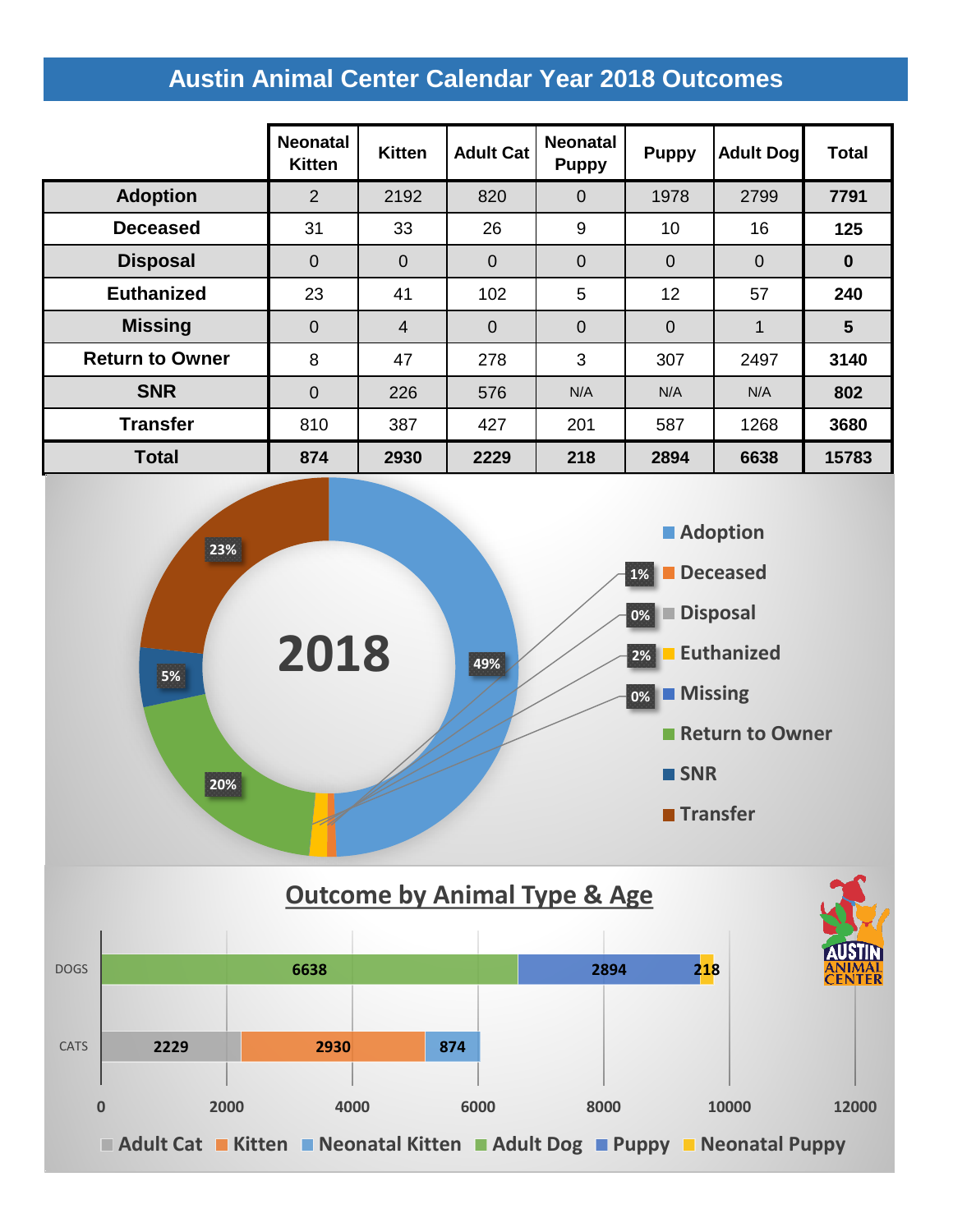## **Austin Animal Center Calendar Year Comparison Outcomes**

| 2017           |            |       |                        | 2018        |             |              |
|----------------|------------|-------|------------------------|-------------|-------------|--------------|
| Cat            | <b>Dog</b> | Total |                        | Cat         | <b>Dog</b>  | <b>Total</b> |
| 3273           | 4691       | 7964  | <b>Adoption</b>        | 3014        | 4777        | 7791         |
| 98             | 29         | 127   | <b>Deceased</b>        | 90          | 35          | 125          |
| 8              | 4          | 12    | <b>Disposal</b>        | $\mathbf 0$ | $\mathbf 0$ | $\bf{0}$     |
| 247            | 93         | 340   | <b>Euthanized</b>      | 166         | 74          | 240          |
| $\overline{2}$ | 3          | 5     | <b>Missing</b>         | 4           | 1           | 5            |
| 369            | 2974       | 3343  | <b>Return to Owner</b> | 333         | 2807        | 3140         |
| 714            | N/A        | 714   | <b>SNR</b>             | 802         | N/A         | 802          |
| 1854           | 2145       | 3999  | <b>Transfer</b>        | 1624        | 2056        | 3680         |
| 6565           | 9939       | 16504 | <b>Total</b>           | 6033        | 9750        | 15783        |